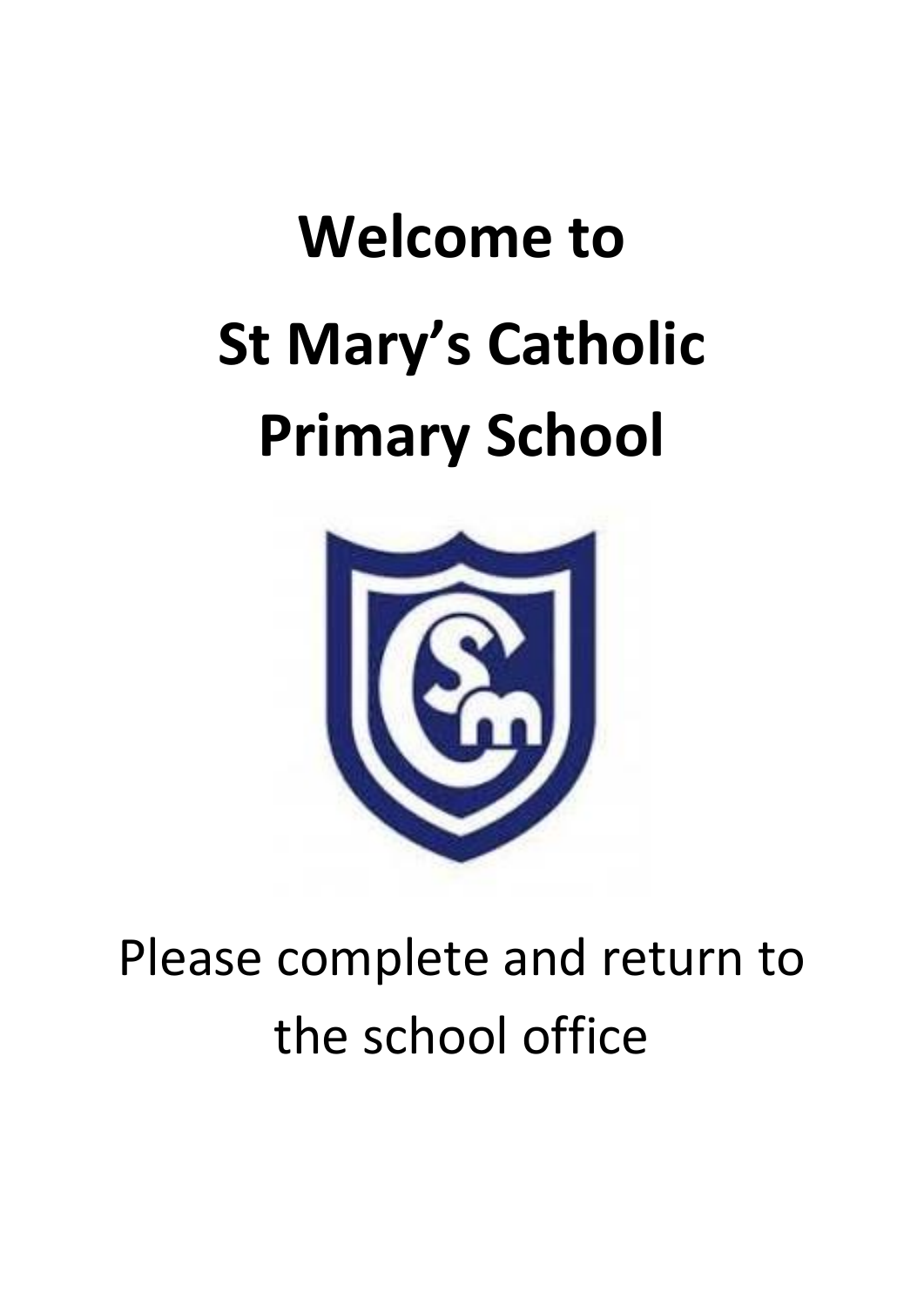# **MISSION STATEMENT**

## **St Mary's School is a welcoming Catholic Community.**

**A place where we come to …**

#### **PRAY**

We deepen our love for Jesus through personal prayer, reflection and collective worship.



#### **LEARN**

We support and encourage one another to do our best in all things.

We celebrate one another's strengths, talents and abilities.

#### **LOVE**

Knowing that God loves us, we nurture a positive sense of self and we serve the needs of others in a changing and challenging world.



#### **ENJOY**

By learning to respect ourselves and others, we can fully enjoy living a life of opportunities and realise our potential.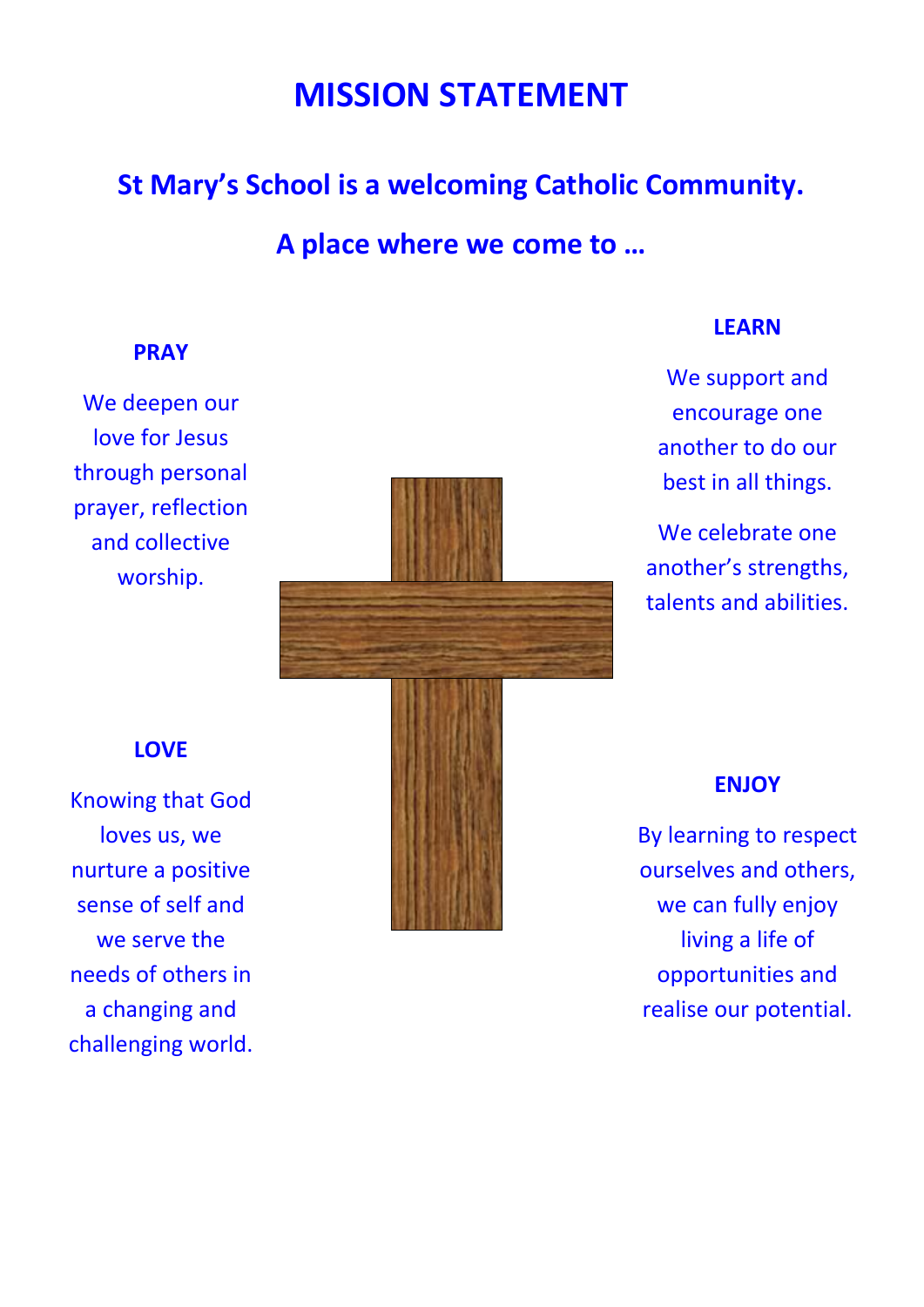# St Mary's Catholic Primary School Home ~ School Agreement

The school will:

Encourage children to do their best, valuing each child as Christ does.

Listen sympathetically to any worries or concerns raised by parents or pupils.

Deliver a balanced curriculum and inform you about what your child will be studying, setting home learning tasks in line with school policy.

Provide a safe, secure, caring and stimulating environment where pupils are able to learn, work and play happily.

Not tolerate bullying or personal harassment of any kind.

Be open and welcoming, offering opportunities for you to become involved in the daily life of the school.

Keep you informed of your child's progress through consultations; an annual report and our after school open door policy.

Inform you if your child is placed on the Special Educational Needs register, discussing with you plans to meet their educational needs.

Make copies of school policies available.

Contact you if there is a problem with your child's attendance, punctuality, behaviour or appearance.

Signed on behalf of the school:

### Craulon

Name: Mrs Carol Scanlon (Headteacher) Date: July 2021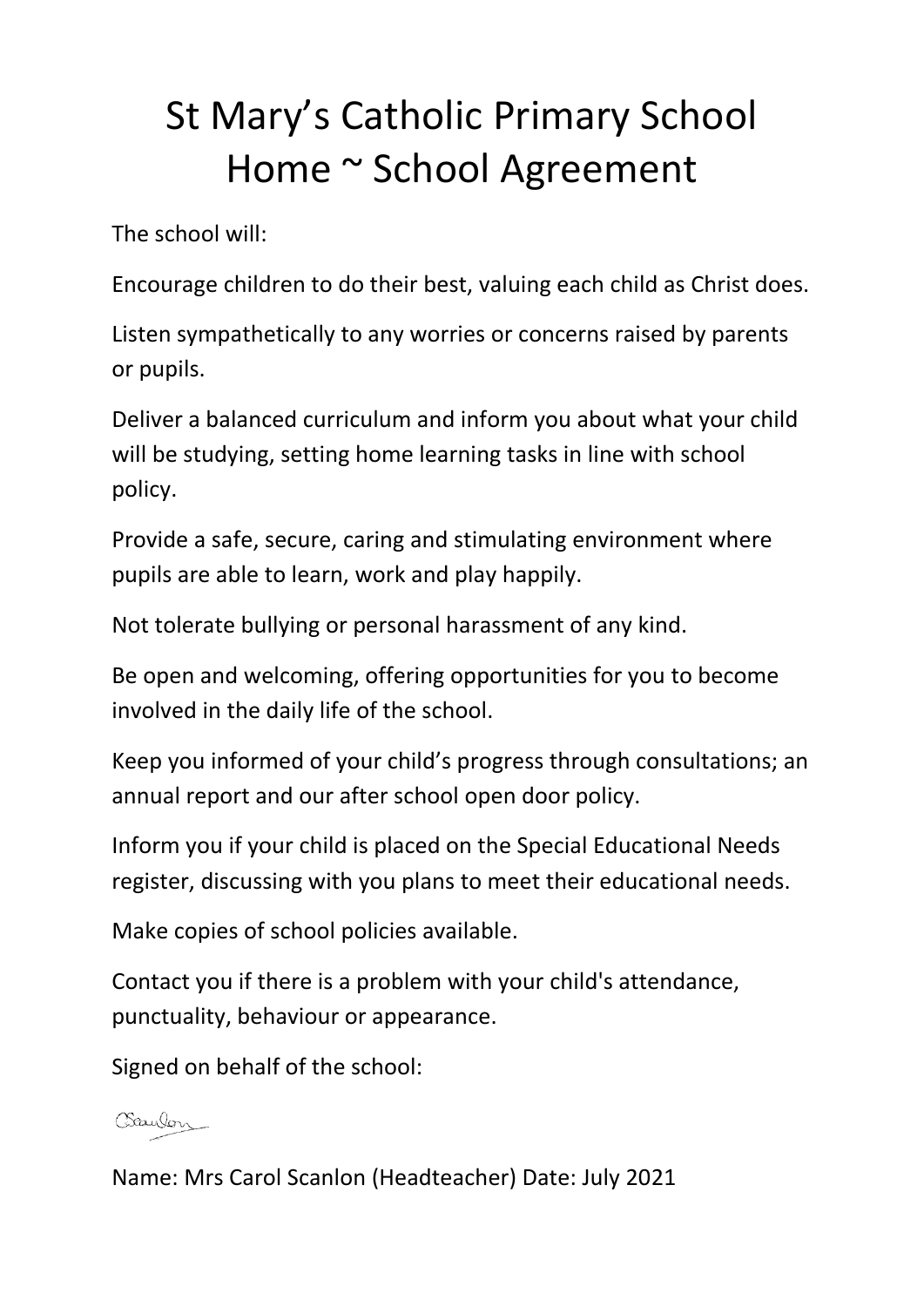#### PLEASE RETURN THIS PAGE

# St Mary's Catholic Primary School Home ~ School Agreement

As a parent, I will:

Support the Catholic Ethos of the school.

Make the school aware of any issues, which might affect my child's work or behaviour.

Support my child with their home learning and take an active interest in my child's life at school, encouraging my child to do his/her best.

Support the school in its efforts to ensure that my child's behaviour and attitude are appropriate.

Work in partnership with the school to enforce the school rights and responsibilities with the children.

Encourage my child to respect and embrace differences in others.

Attend parent evenings and discussions about my child's progress.

Contact the school by 9.00am on the first day of absence if my child will not be attending through illness, or for any other reason.

Ensure that the school has up to date information and daytime contact numbers should there be a need to contact me in an emergency.

Ensure that my child attends school regularly, punctually, properly dressed and ready to learn.

Signed by parent / carer:

Name: Bate: Date: Date: Date: Date: Date: Date: Date: Date: Date: Date: Date: Date: Date: Date:  $\sim$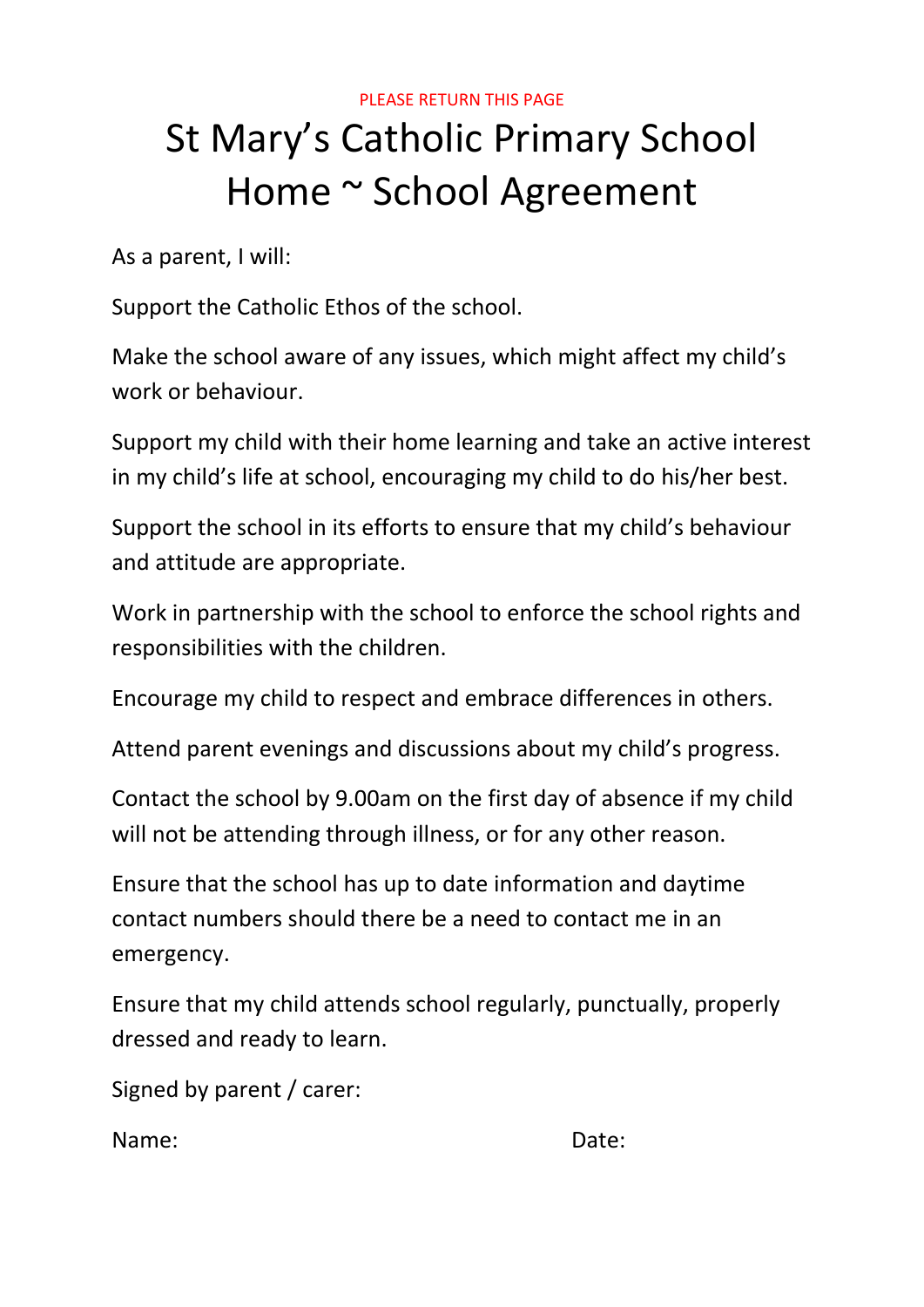# PLEASE RETURN THIS PAGE St Mary's Catholic Primary Home ~ School Agreement

As a pupil, I will:

Show Christ's love by being caring, sharing, and honest.

Behave well, follow the school's Code of Conduct

Tell a member of staff if something is worrying me.

Try hard and show pride in my learning.

Complete home learning and return it to school on time.

Respect the feelings and views of other people.

Respect the school buildings and grounds and keep them tidy.

Listen, concentrate and do my best throughout the school day.

Under no circumstances hurt or bully other pupils.

Come to school regularly and on time.

Signed by pupil (or name and smiley face drawn by child)



Name: Bate: Date: Date: Date: Date: Date: Date: Date: Date: Date: Date: Date: Date: Date: Date:  $\sim$